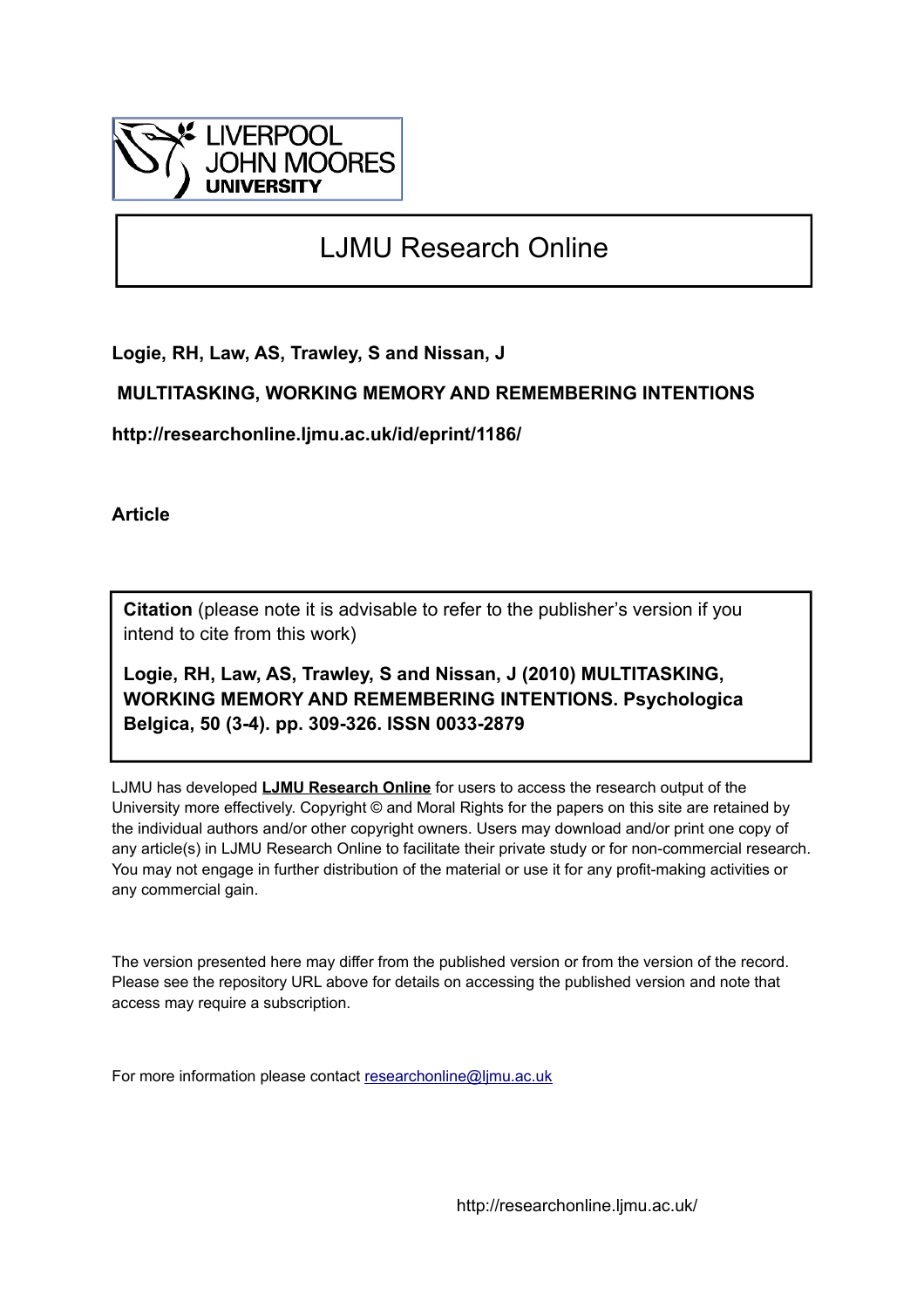### MULTITASKING, WORKING MEMORY AND **REMEMBERING INTENTIONS**

We are grateful to Matthew Logie for undertaking the programming to create the EVET environment. We also are grateful to Fergus Craik for permission to use the Craik and Bialystock (2006) breakfast task in our research and to their programmer Perry Tohn for providing a copy of the programme and for help with its implementation in our laboratory. We acknowledge the support of Leverhulme Trust research grant number F/00 158/W. Robert Logie and Jack Nissan are members of the University of Edinburgh Centre for Cognitive Ageing and Cognitive Epidemiology, funded by the UK Lifelong Health and Wellbeing Initiative, Grant number G0700704/84698 that also supported some of the research reported here.

## Robert H. LOGIE<sup>1</sup>, Anna LAW<sup>2</sup>, Steven TRAWLEY<sup>1</sup>, & Jack NISSAN<sup>1</sup> <sup>1</sup>University of Edinburgh, UK  $2$ Liverpool John Moores University, UK

Multitasking refers to the performance of a range of tasks that have to be completed within a limited time period. It differs from dual task paradigms in that tasks are performed not in parallel, but by interleaving, switching from one to the other. It differs also from task switching paradigms in that the time scale is very much longer, multiple different tasks are involved, and most tasks have a clear end point. Multitasking has been studied extensively with particular sets of experts such as in aviation and in the military, and impairments of multitasking performance have been studied in patients with frontal lobe lesions. Much less is known as to how multitasking is achieved in healthy adults who have not had specific training in the necessary skills. This paper will provide a brief review of research on everyday multitasking, and summarise the results of some recent experiments on simulated everyday tasks chosen to require advance and on-line planning, retrospective memory, prospective memory, and visual, spatial and verbal short-term memory.

The adult human mind is remarkably adept at selecting and implementing a wide range of mental functions for multiple interactions with the world. These interactions may be planned or spontaneous, but are constrained by physical and mental capacities or by time and the physical environment, often requiring multiple tasks or multi-part tasks. Successful implementation requires the efficient ordering or interleaving of tasks, and occasionally performing tasks in parallel. Every-day examples are cooking a meal, a timelimited shopping trip, or completing a range of different office based tasks. Despite its ubiquitous everyday requirement, there is limited insight into how everyday multitasking is achieved by healthy adults and how performance might be constrained or enhanced. Key to multitasking success is the ability to draw on a wide range of cognitive functions acting in concert to achieve multiple goals or multi-layered goals. These widely varying and frequent demands on the whole cognitive system are in contrast to the majority of research on human cognition that tends to focus on individual cognitive functions in relative isolation, such as perception, attention, prospective memory, semantic and episodic memory or working memory.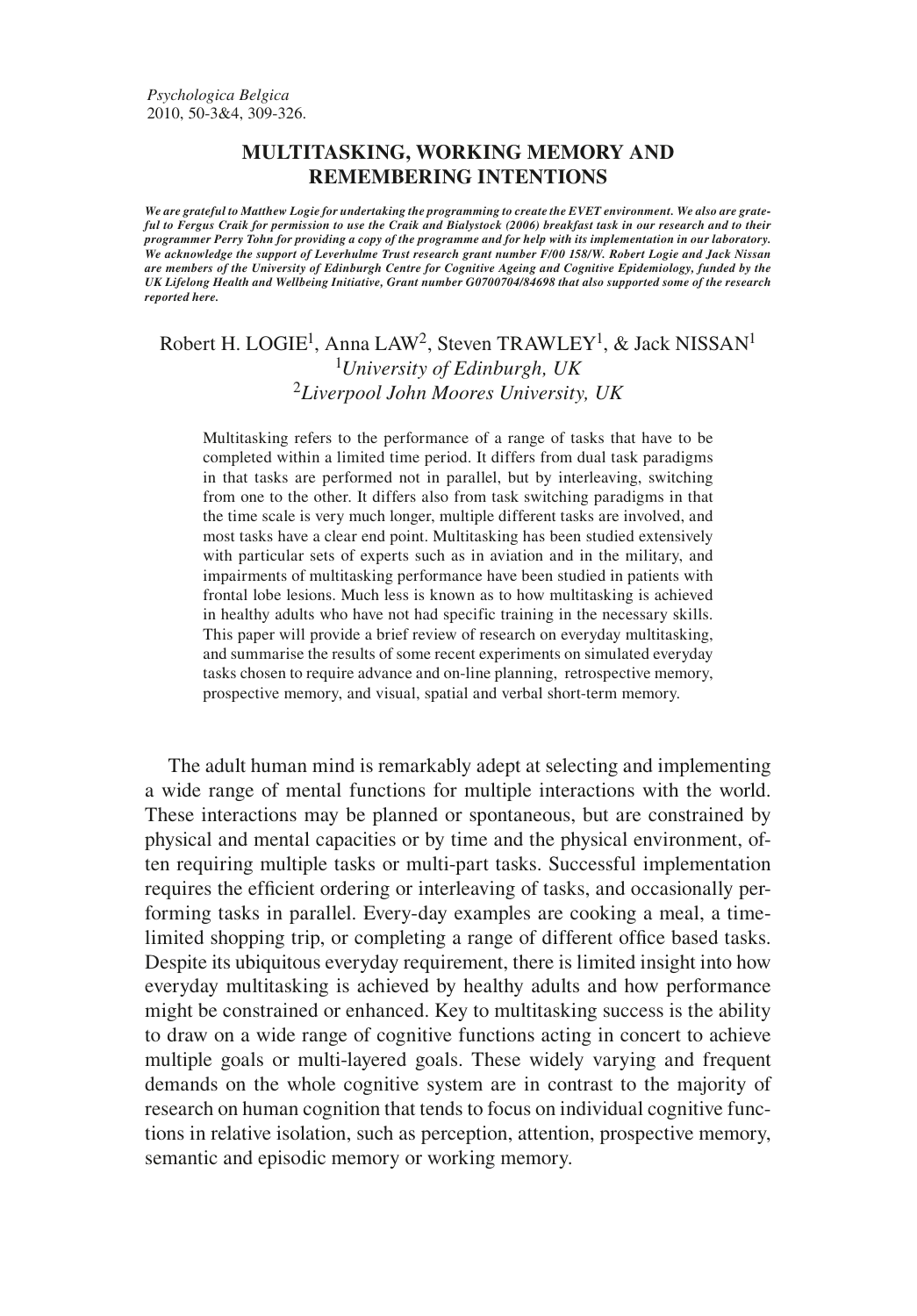Everyday multitasking of this kind is very different from the laboratory based paradigms that examine the microstructure of rapid switching between laboratory tasks (e.g. Koch, Gade, Schuch & Philipp, 2010; Logan, 2006; Meyer, Evans & Rubenstein., 2001; Monsell, 2003). These paradigms typically focus on response time costs in tens of milliseconds when switching between two simple tasks that can be performed indefinitely, such as classifying numbers as odd or even, or classifying letters as consonant or vowel. These performance costs are apparent whether the experimenter determines when task switches should occur or if the participant themselves decides when to switch. In the latter case, participants have a tendency to perseverate on one of the tasks as well as showing a cost when they do switch to the alternate task (e.g. Arrington & Logan, 2004; Vandamme, Szmalec, Liefooghe & Vandierendonck, in press; Vandierendonck, Liefooghe & Verbruggen, 2010). Everyday multitasking involves much longer time scales where rapid and accurate response times are less crucial, multiple different and multi-part tasks are involved, and most tasks have a clear end point, with participants performing a series of tasks in a particular order and switching as each task is completed. For similar reasons, everyday multitasking is also very different from paradigms that explore the ability to carry out two laboratory tasks concurrently when they do not involve bottlenecks in stimulus input, cognitive processing or response output (e.g. Logie, Cocchini, Della Sala & Baddeley, 2004; Van der Meulen, Logie & Della Sala, 2009; Wickens, 2008), and when tasks are chosen to ensure that such bottlenecks are in place (e.g. Logan & Gordon, 2001; Logan, Schneider & Bundesen, in press; Ruthruff, Pashler & Klaassen, 2001).

One general approach has been to consider expert multitasking in specific domains, for instance emergency medicine and medical decision making (e.g. Chisholm, Dornfeld, Nelson & Cordell 2001; Law et al., 2005; van der Meulen et al., 2010), military and aviation (e.g. Loukopoulos, Desmukes  $\&$ Barshi, 2009), management (Seshadri & Shapira, 2001), navigation (e.g. Spiers & Maguire, 2006), or driving (e.g. Levy & Pashler, 2008; Strayer, Drews & Crouch, 2006). However, these studies do not consider non-expert everyday multitasking of the kind addressed in this chapter. Other studies have explored non-expert planning and implementation of subgoals within problem solving domains such as use of the Tower of London or Tower of Hanoi (e.g. Phillips, Gilhooly, Logie, Della Sala & Wynn, 2003; Shallice, 1982; Ward & Allport, 1997). However, these laboratory based tasks are somewhat artificial and also do not address the broader demands of multitasking.

Although there is almost no literature on everyday multitasking in healthy adults, there are relevant studies on everyday multitasking deficits of patients with acquired brain injury (e.g., Crépeau, Belleville & Duchesne, 1996; Levine, Dawson, Boutet, Schwartz & Stuss, 2000; Miotto, & Morris, 1998; Shallice & Burgess, 1991). The Multiple Errands Test (MET) originally developed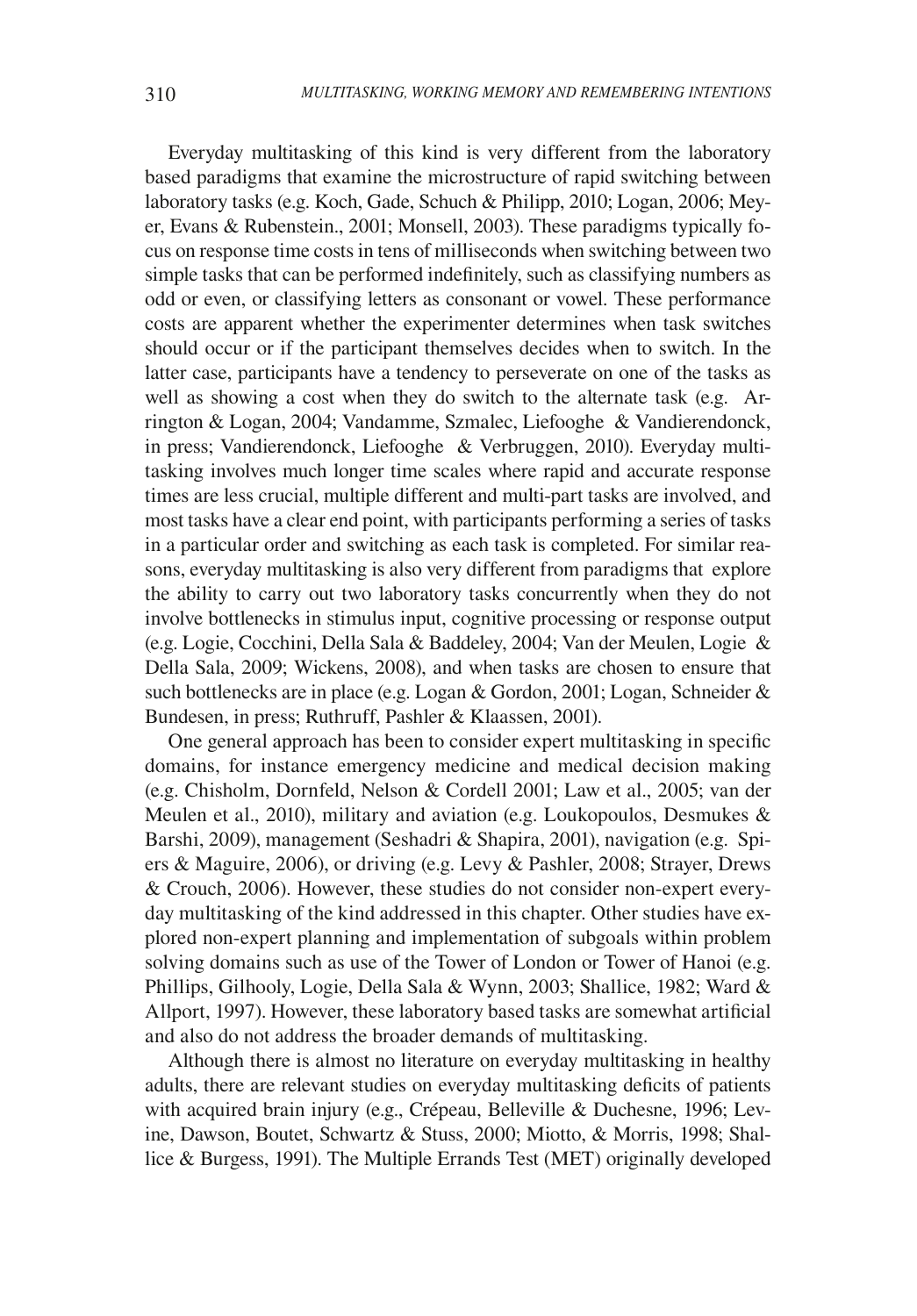by Shallice and Burgess (1991), involved taking participants to a real shopping centre and asking them to complete a list of tasks of varying difficulty, for example buying a loaf of bread (easy) or finding the name of the coldest place in Britain the day before (more difficult). They had to spend as little money as possible and not go to any shop more than once. The multitasking demand arose from having to complete all the errands as quickly as possible, and so required the participant to decide which shops to visit and find an efficient route between them. Some of the results of that study (adapted from Burgess et al., 2006) are illustrated in Figure 1, which shows (to the left) a typical route taken by a control participant, and (to the right) the route taken by one of the brain damaged patients. The routes are dramatically different and show clearly the problems encountered by the patient in carrying out this everyday set of tasks. In that same study, Shallice and Burgess (1991) showed another test, the Six Elements Test, to be equally sensitive to the brain damage. This involved swapping between tasks carried out in a laboratory/clinic such as describing aloud two recent journeys, writing down the names of pictures, and solving arithmetic problems, with an overall time limit of 15 minutes. It is particularly striking that the Multiple Errands Test and the Six Elements Test were both much more sensitive to the effects of frontal lobe damage than were standard neuropsychological measures of executive function. This suggests that multi-



Figure 1

The left figure shows a typical route taken by a healthy control participant in completing errands in a shopping centre in Shallice and Burgess (1991). The right figure shows the route taken by a patient with frontal lobe damage. (Reproduced from Burgess et al., 2006, with permission)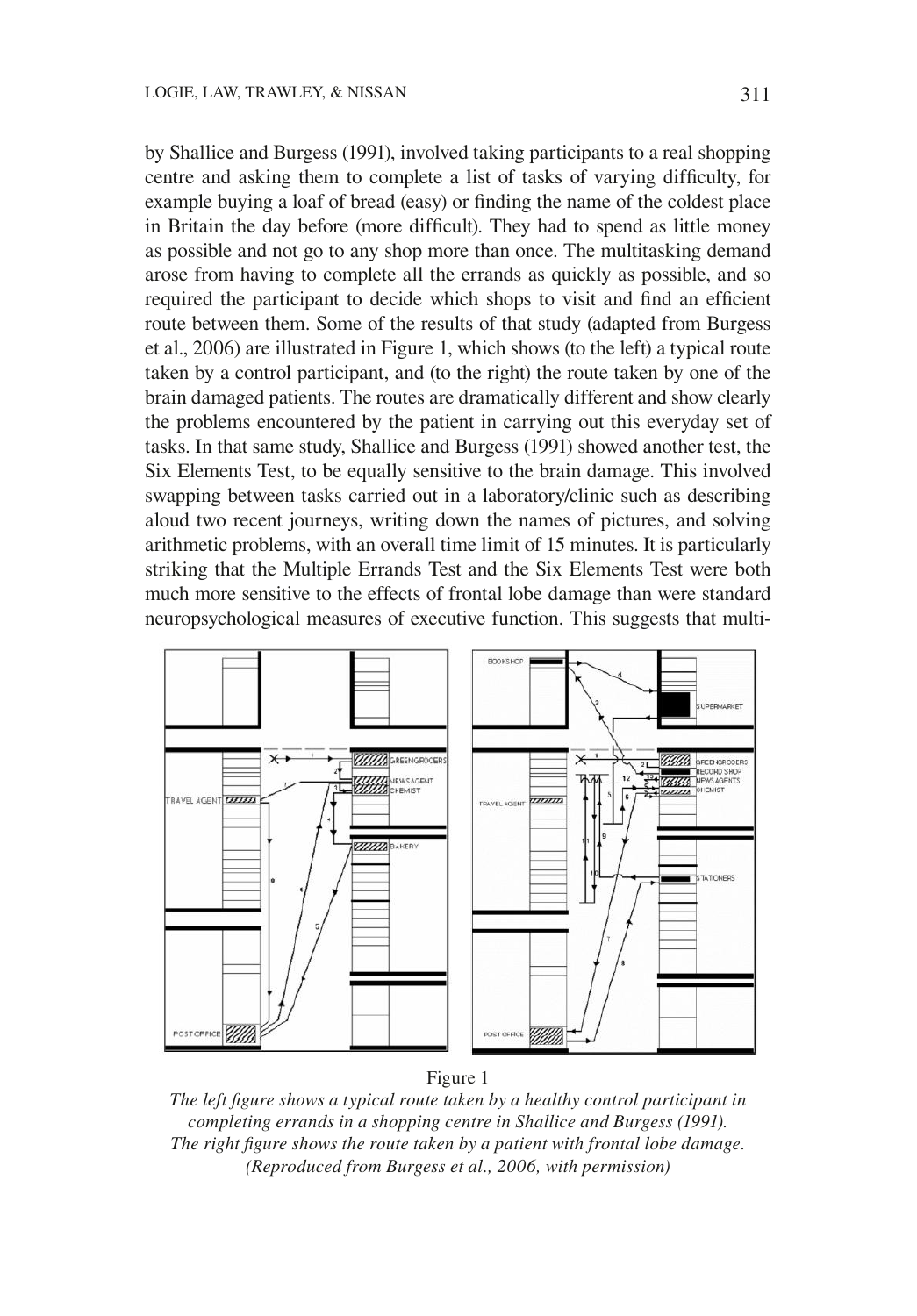tasking might not simply be considered an executive function in healthy adults. In both tests, the patients tended to spend too long on individual tasks. Shallice and Burgess concluded that the patients had a problem with keeping track of and/or implementing their intentions to swap to other tasks.

For the purposes of exploring multitasking in healthy adults, the Multiple Errands test has a major advantage over the Six Elements Test and standardised neuropsychological tests in that it is close to real life multitasking. However, healthy participants tend to perform at ceiling on the version originally used, although the test is sufficiently flexible that it could be made more challenging. More important, for testing both patients and healthy controls, there are obvious drawbacks in the administration of tasks conducted in real-life settings (Bailey, Henry, Rendell, Phillips & Kliegel, 2010; Elkind, Rubin, Rosenthal, Skoff & Prather, 2001; Tranel, Hathaway-Nepple & Anderson, 2007). First, this type of task is both costly and time consuming as it requires consent from local businesses in the testing area, participants have to be transported to and from the test session, and research staff must be present at all times. Second, there is a lack of experimental control in that a crucial shop might spontaneously close at the time of testing, and members of the public or maintenance and repair works can compromise the safety of participants, as well as the reliability with which the same experimental procedures can be followed on different testing sessions or with different participants. For example, one of the patients in the Shallice and Burgess study started an argument with one of the shop assistants while trying to get a postcard without paying. Third, some participants may be more familiar than others with the particular shopping centre chosen, and the task set would have to be adjusted for use in shopping centres in other towns or cities if the procedure is to be of more general use. As a result, it cannot easily be adapted for other clinical or research settings. Finally, data collection is labour intensive in that it involves at least one experimenter (Shallice  $\&$  Burgess used two experimenters) following the participant and noting manually where they go and what they do. Moreover, the fact that they are being observed so closely could affect how the participants undertake their tasks. For all of these reasons, the Multiple Errands test has not been widely used in clinical or research settings, despite its real-life relevance and sensitivity to frontal lobe damage.

A number of multitasking studies on brain damaged patients were carried out in the decade subsequent to the seminal paper by Shallice and Burgess (1991). Reviews of these studies are given in Burgess (1997; 2000; Burgess, Alderman, Evans, Emslie & Wilson, 1998). Burgess, Veitch, de Lacy Costello and Shallice (2000) were the first to offer a statistical model of multitasking. This was based on a study of 60 individuals with frontal lobe damage and 60 age-matched healthy controls. Given the practical difficulties with the Multiple Errands Test, they focused on a laboratory table-top set of three tasks, labelled collectively as The Greenwich Test. This comprised making small models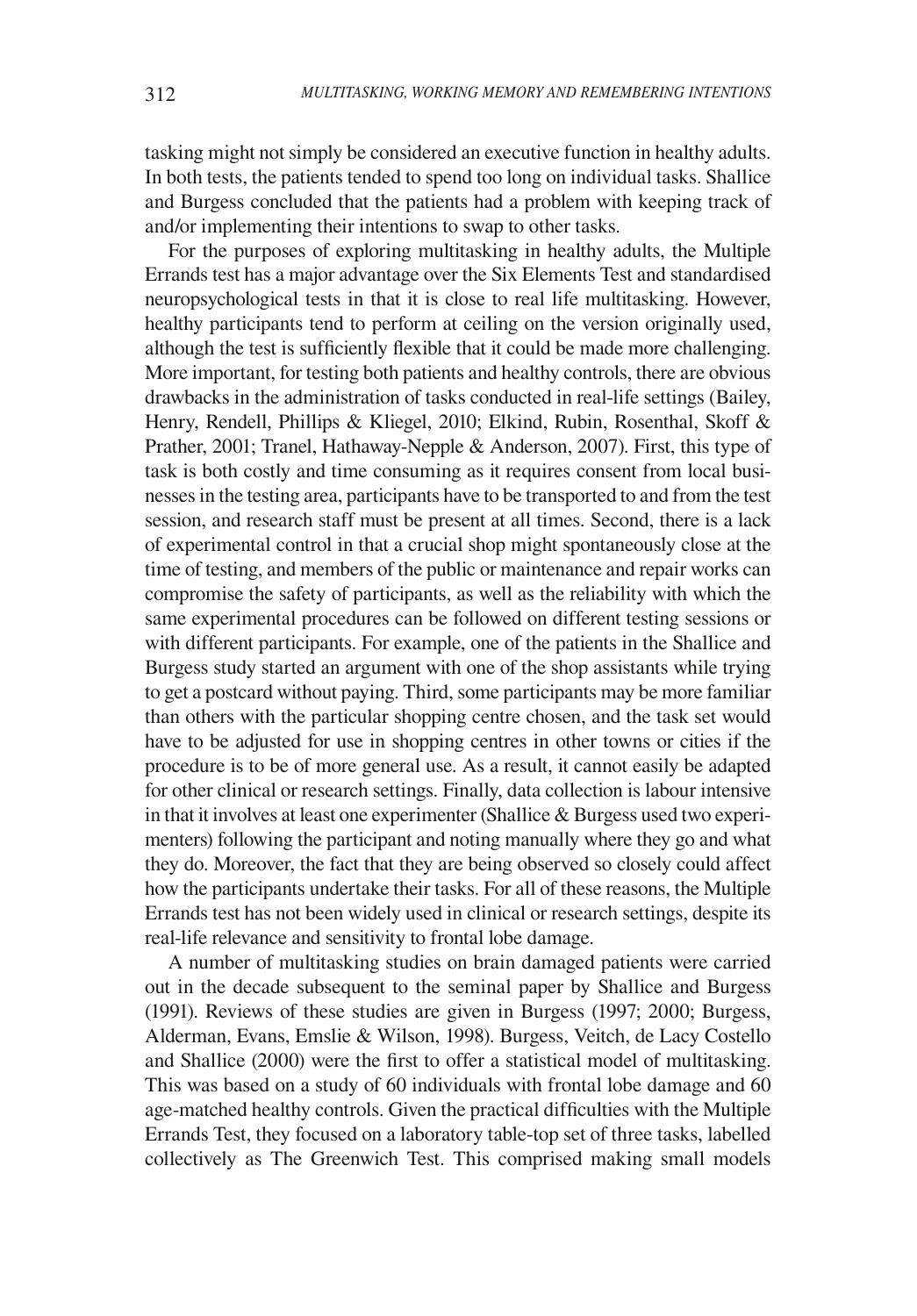from plastic meccano, sorting beads by colour, and tracing tangled lines on paper. Participants switched between the tasks when they wished, and the goal was to maximise the score for all three tasks over a period of ten minutes. The requirements for the Greenwich test incorporated voluntary switching between tasks and planning strategies to maximise overall test score. Scores were generated for test performance, for ability to learn and remember the task instructions, to make and follow a plan, and to later recount actions that had been taken. The patients performed more poorly than controls, but Burgess et al. (2000) noted that the data for both groups appeared to have the same basic factor structure. They constructed a structural equation model that identified contributions from retrospective memory for the task and task rules, intentionality or the ability to act on future intentions often referred to as prospective memory, and planning. This is illustrated in Figure 2. In their model planning and intentionality drew on the products of retrospective memory for successful performance. The model offered a good fit with the data for both groups, but a two-factor model (without planning) was also a good fit. Planning was included nevertheless to account for their additional neuroanatomical evidence. Specifically, Burgess et al. had Computerised Tomography scans of all of the brain damaged patients and observed that planning deficits were associated with lesions to the right dorsolateral prefrontal cortex, but not with damage to other frontal areas such as the left posterior cingulate which affected all measures except planning. Damage to very anterior regions such as Brodmann's areas 8, 9 and 10 also did not affect planning, but did affect task switching and breaking rules of the tasks. Subsequently, Burgess, Simons, Coates and Channon (2005) suggested that planning is itself multifaceted and supported by a range of cog-



#### Figure 2

A simplified illustration of the Burgess et al. (2000) structural equation model of multitasking based on 60 brain damaged patients and 60 healthy controls performing The Greenwich Test. Reproduced with permission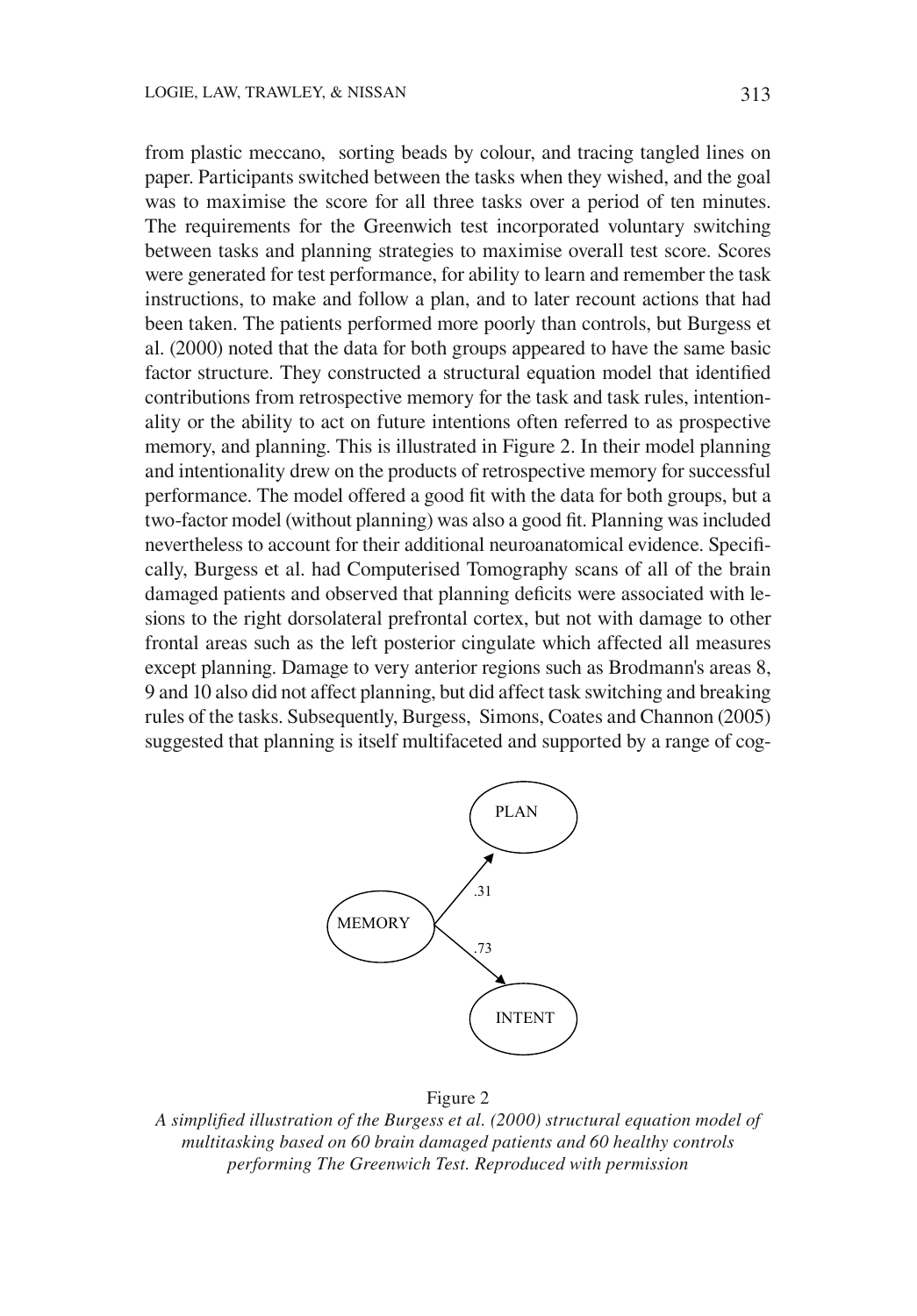nitive abilities; a view shared by a range of other authors (see reviews in Morris and Ward, 2005). Therefore it would be important to identify those individual cognitive abilities rather than use the umbrella concept of planning.

One candidate not considered by Burgess and colleagues is working memory capacity: the system thought to store and manipulate information relevant to immediate sub-tasks (Baddeley, 1986; Baddeley & Logie, 1999; Logie, 1995; 2003; Logie & van der Meulen, 2009). Where the individual sub-tasks in multitasking occupy more of the capacity of working memory, it may be more difficult to remember to act on future intentions or develop an efficient strategy. In the Greenwich test all three tasks were in full view and it was obvious how much of each task had been completed throughout test performance. As a result, there would have been very limited involvement of working memory to keep track of test progress, although working memory might have been required for on-line planning of which task to do next and how long to stay with the current task in order to maximise overall score. König, Bühner and Mürling (2005) found that working memory was a more important predictor of performance than fluid intelligence or attention on a simultaneous capacity/multitasking test named SIMKAP. However, this involved swapping between artificial laboratory tests such as matching number or letter sequences, and answering factual questions based on semantic memory or arithmetic knowledge, with inclusion of only one everyday simulation of checking appointments against commitments in a calendar. The task requirements for the working memory tests were not dramatically different in that, for example, the verbal working memory test involved factual questions based on semantic memory and memory for word sequences. It could then be argued that strong correlations might have been expected between the SIMKAP battery and the chosen measures of working memory when considering task requirements.

The Greenwich Test used by Burgess et al. (2000) involved tasks that could be performed in any order chosen by the participant. In real life multitasking the sub-tasks often have an optimum order; when cooking for example, it makes sense to begin with the dish that will take the longest to heat. Craik and Bialystock (2006) addressed this issue in a study of cognitive aging. They used computer simulated breakfast making in which participants had to set a simulated table by clicking on and moving cutlery and plates on the computer screen as many times as possible. In addition, they had to switch to alternate screens for starting and stopping the preparation of five different foods each with different cooking times (sausages, eggs, toast, coffee, pancakes). A screen shot illustrating the table and each of the food screens is shown in Figure 3. There were prospective and retrospective memory components but the focus was on prospective memory for starting and stopping the foods at the correct time. An age-related impairment in performance was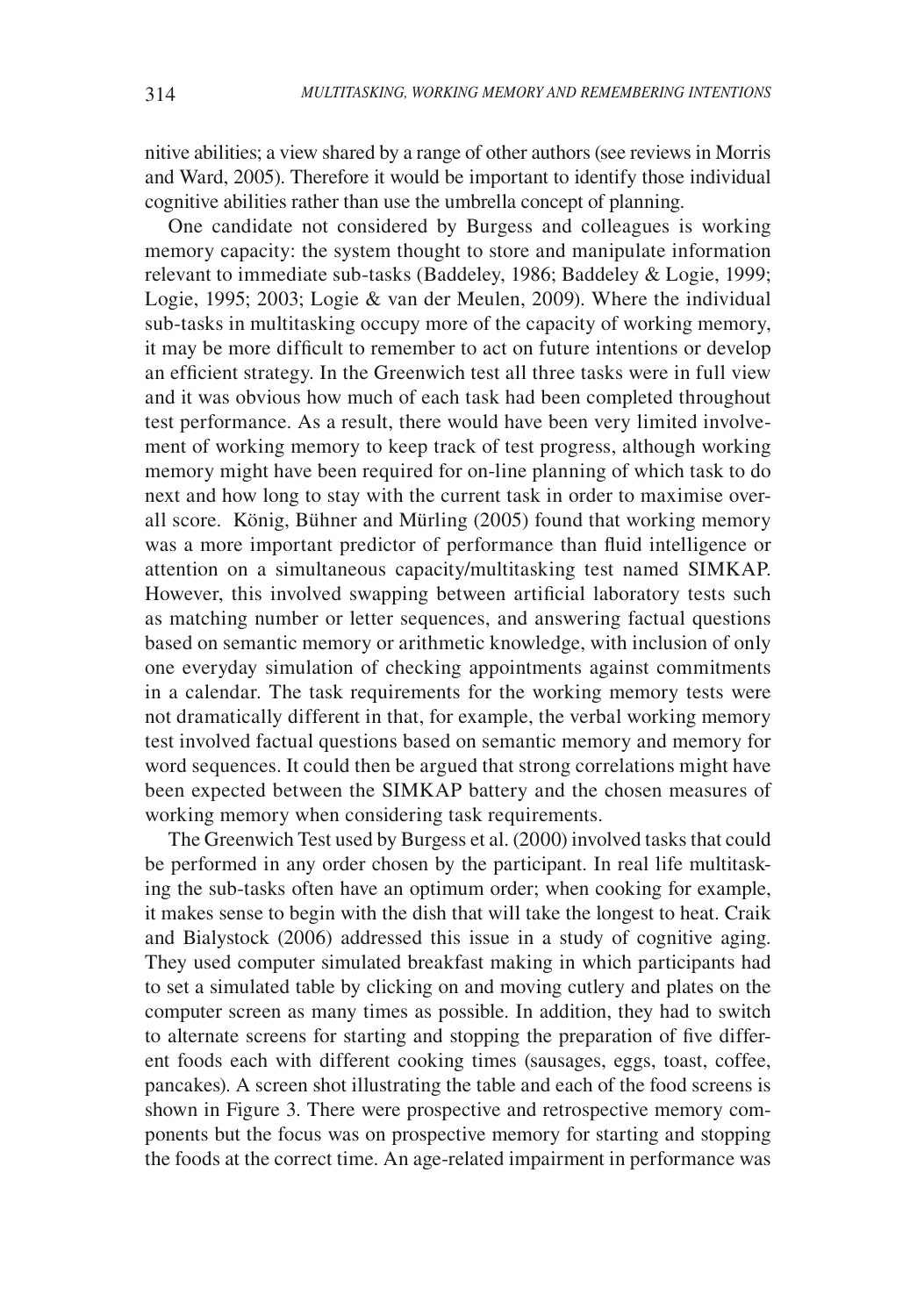clear in their data when comparing 18-30 year olds with 60-80 year olds. They also found that older participants who happened to be bilingual showed less of an impairment than did monolingual participants who were of a similar age. They suggested that being bilingual might be beneficial in countering the effect of age on the cognitive requirements of the task.



Figure 3 Screenshot of the Craik and Bialystock (2006) breakfast task

Fergus Craik kindly provided our laboratory with a copy of the breakfast task which we have used to explore the measures of individual differences in cognition that best predict performance (Logie, Law, Trawley & Nissan, 2009). First, we compared 50 healthy young (aged 18-25) with 50 middle aged (aged 45-60) participants, the latter being a largely neglected group in studies of cognitive ageing. The middle aged group had significantly poorer breakfast making performance, as measured by the delays in starting each of the five foods relative to their ideal starting time. In a further, as yet unpublished laboratory study in collaboration with Feinkohl, we ran a more realistic simulation of the breakfast task in which participants placed real cutlery and plates on a real table, while they started the 'cooking' of each of five foods set up as five separate video recordings of real foods being cooked. Again, the older group performed more poorly than the younger group, but the age effect was smaller with the realistic simulation on the measure of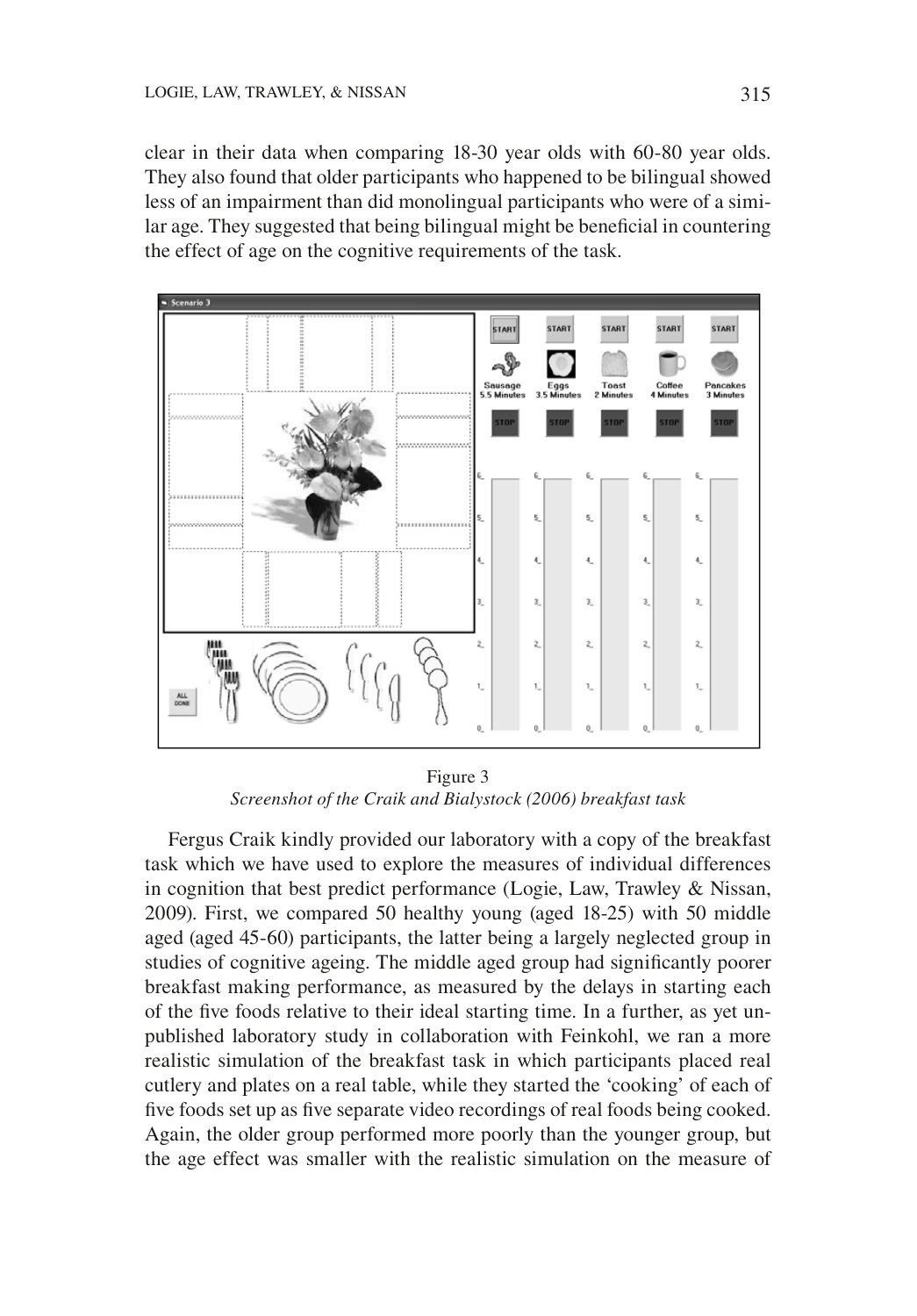table setting, suggesting that the older people were disadvantaged by interacting with the computer simulation.

Our very recent studies, described briefly above, on prospective memory in the multitasking setting of the breakfast making simulation are in the process of being prepared for publication. However, the results on ageing are consistent with a separate, very large scale published study carried out via the internet in collaboration with the British Broadcasting Corporation (Logie & Maylor, 2009; Maylor & Logie, 2010). This involved 318,614 participants, aged 8-80 years who undertook a range of working memory tasks, within which were embedded a one-shot prospective memory and a one-shot retrospective memory test. This then comprised a multitasking scenario with participants swapping from one task to another, except that each task had to be completed before the next one was started and tasks had to be performed in the order determined by the experimenter while retaining the prospective intention and the retrospective episodic details. Both prospective and retrospective memory showed a decline across middle age, but there was a much steeper decline for prospective memory.

A range of individual difference measures were also collected in the Logie et al. (2009) study on the breakfast simulation, including verbal working memory span (Baddeley, Logie, Nimmo-Smith & Brereton, 1985) and choice reaction time, as well as backwards digit span and digit-symbol coding from the Wechsler Adult intelligence Scale, the Wechsler Test of Adult Reading, and Matrix Reasoning from the Wechsler Abbreviated Scale of Intelligence.

Among the 50 younger participants, only the Backwards Digit Span predicted breakfast task performance  $(r=0.313)$ , whereas among the 50 middle aged participants, only Choice Response Time was a significant predictor  $(r=0.323)$ .

In sum, middle age appears to result in performance reductions in tests of prospective memory embedded within multitasking paradigms. Striking, however, was the lack of a correlation in either group between the simulated breakfast making and a measure of working memory that has been shown to correlate with a wide range of demanding cognitive tasks, including measures of fluid intelligence. From these results, we might conclude that working memory makes no contribution to breakfast task performance, nor indeed did measures from standard tests of intelligence. However, it is important to note that measures of individual differences reflect, by definition, the maximum score that each individual can achieve on the tests that they perform. This does not allow for the possibility that several cognitive functions might nevertheless be crucial for performance, but without being required at the maximum for each individual. For example, assuming a basic competence with auditory comprehension, and adequate functioning of the auditory sensory system, a measure of individual differences in hearing ability among a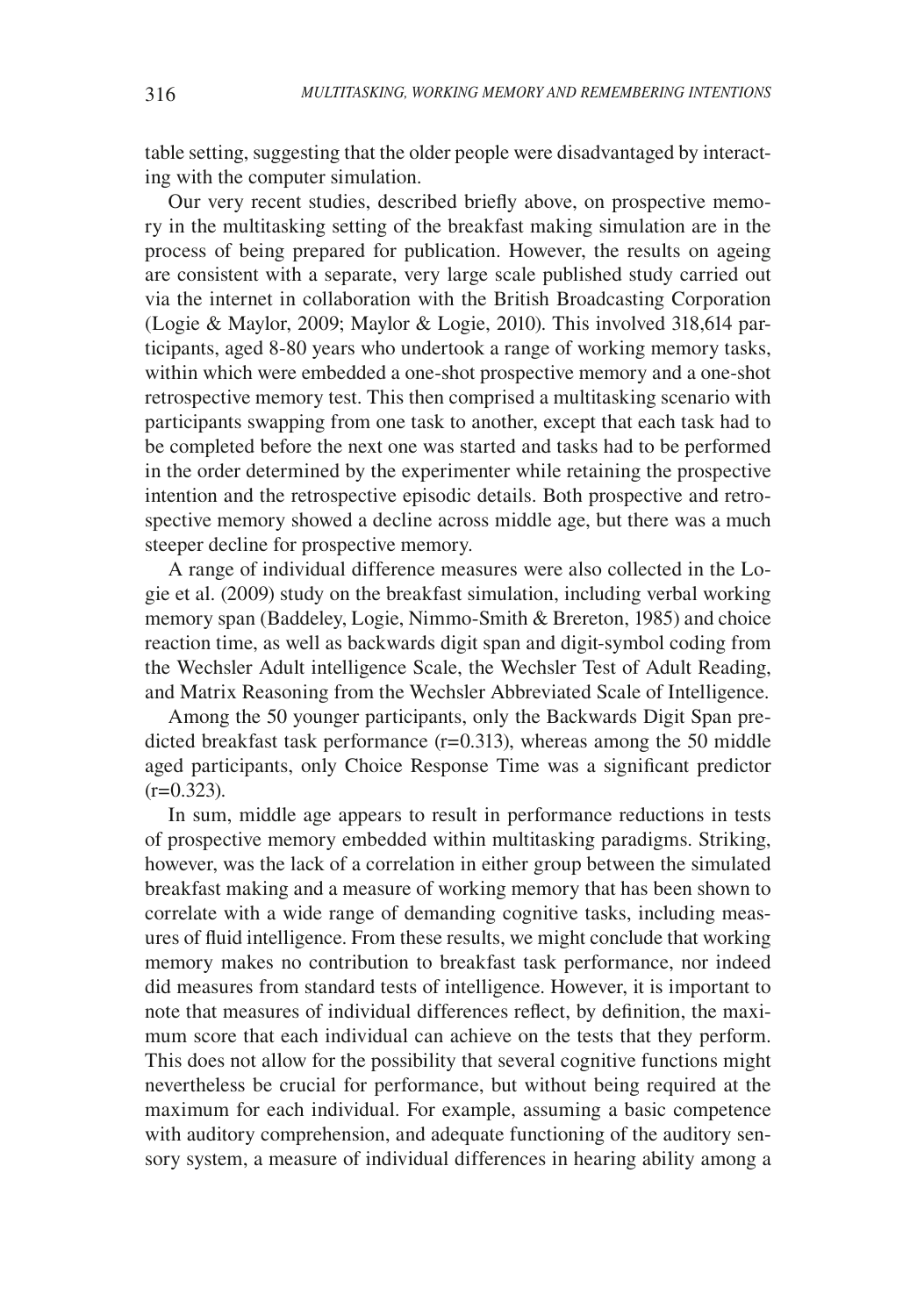group of people would most likely be a poor predictor of spoken language comprehension. However, this does not mean that a minimum level of hearing ability is not required for the task. It simply means that the task requires much less than the maximum auditory sensitivity of which each person is capable in order for them to understand the spoken input stream.

Following the above argument in the current context, working memory might well be involved in simulated breakfast making, but the latter task might not require all of the working memory capacity that is available within each individual tested. In an as yet unpublished collaboration with Fiore and Floyd, we asked younger healthy participants to perform the breakfast task on its own or to perform it at the same time as listening to a series of sentences and remembering the final words of each sentence. This secondary task load was very similar to the task used to measure working memory ability in the previous experiment. A further group of young healthy participants was asked to repeat aloud random sequences of eight digits spoken to them by the experimenter while they were doing the breakfast task. Results showed that breakfast task performance was very seriously impaired when it had to be performed with a concurrent working memory task or with oral recall of digit sequences. In other words, when working memory resources are required to perform some other task at the same time, the breakfast task suffers. Therefore, some minimum level of working memory capacity is essential for breakfast task performance, but this does not require all of the working memory capacity available. So, an individual differences analysis based on assessment of maximum capacity limits is not sensitive to this contribution to task performance.

The breakfast task is useful is simulating an everyday activity, and has shown promise in initial attempts to explore the effects of cognitive ageing on aspects of everyday multitasking. However, it involves relatively simple planning with task order based on cooking times, while swapping between tasks that are very similar to one another. As such, there is heavy reliance on prospective memory and much less reliance on memory for task instructions or strategic planning of the task order. This makes it less well suited for assessment of broader forms of everyday multitasking, and the cognitive functions required to support multitasking in younger healthy adults remain to be explored. A number of researchers have advocated the potential benefits of using more complex simulated real-life tasks in a virtual environment that are easily manipulated and modified to suit the experimental situation. For example, Burgess et al., (2005) reported a laboratory based 'Shopping Plan Test' in which brain damaged patients and controls are shown a map layout of buildings such as a post office, medical centre, newsagent, pond etc. and are asked to plan the most efficient route to achieve a series of goals such as send a birthday card or feed the ducks at the pond. This task requires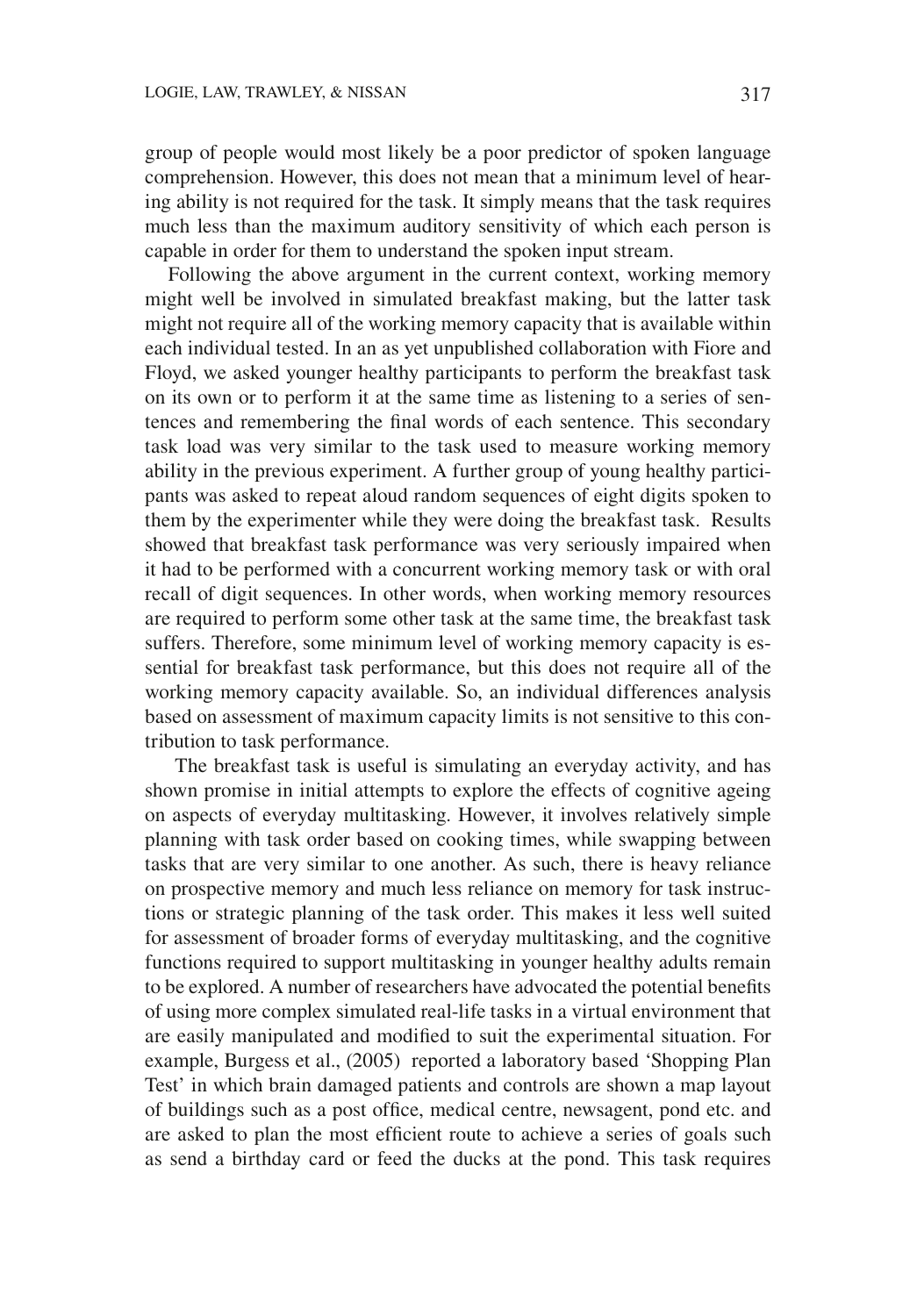route planning but lacks the test of implementing the planned activities in the environment. One study to address this was reported by Morris, Kotitsa and Bramham (2005) who used a virtual bungalow or warehouse, navigated using a joystick. Patients with frontal lesions showed impairments in the implementation of plans to move furniture or goods between rooms, but this has not been used in studies of healthy adults.

McGeorge and colleagues (2001) created a virtual version of the Multiple Errands Test that retained many advantages of the real environment while achieving experimental control. In this Virtual Errands Test (VET), the environment (a university building) was presented as virtual 3-D on a computer screen, and navigated using a mouse. The errands were tasks such as buy milk, collect a book or meet a colleague, and the errands were completed in the real university building as well as in the virtual building. The virtual environment was just as sensitive as the real environment to executive dysfunction in brain damaged patients, showing very similar performance when reallife and virtual versions of the same task were compared with healthy adults as well as with brain damaged individuals. Thus, virtual environments may offer a more appropriate, safer, and better controlled setting for assessment of multitasking abilities (see also Morris & Ward, 2005; Law, Logie & Pearson, 2006), although our initial studies with healthy older people, mentioned earlier, suggest that poorer performance might arise from unfamiliarity with the use of computers or with using a mouse to control movements through a virtual environment on screen. So, further development work will be needed to use these approaches in studying healthy ageing as well as for assessing patients. However, the focus of all of these studies has been on impairments of multitasking and planning, rather than how these requirements of everyday life are achieved by healthy adults.

The McGeorge et al. (2001) VET was subsequently modified to be challenging for healthy adults in a study by Law et al. (2006) who asked participants to perform the VET with and without secondary tasks. Performance on a secondary task thought to place heavy demands on working memory (random generation) was poorer when performed along with multitasking in a virtual environment than when performed on its own, although the multitasking itself was unaffected by the dual task demand, with overall score being the same in single and dual task conditions. However, there are limitations to the VET (originally developed in the late 1990s) in that the graphics were somewhat unrealistic and the mouse based interface required a considerable amount of practice to ensure smooth movement around the building. Collection of performance measures involved taking a video recording of each test session with subsequent manual scoring by the experimenter. Moreover, the software platform used to programme the VET is no longer supported by the commercial company concerned.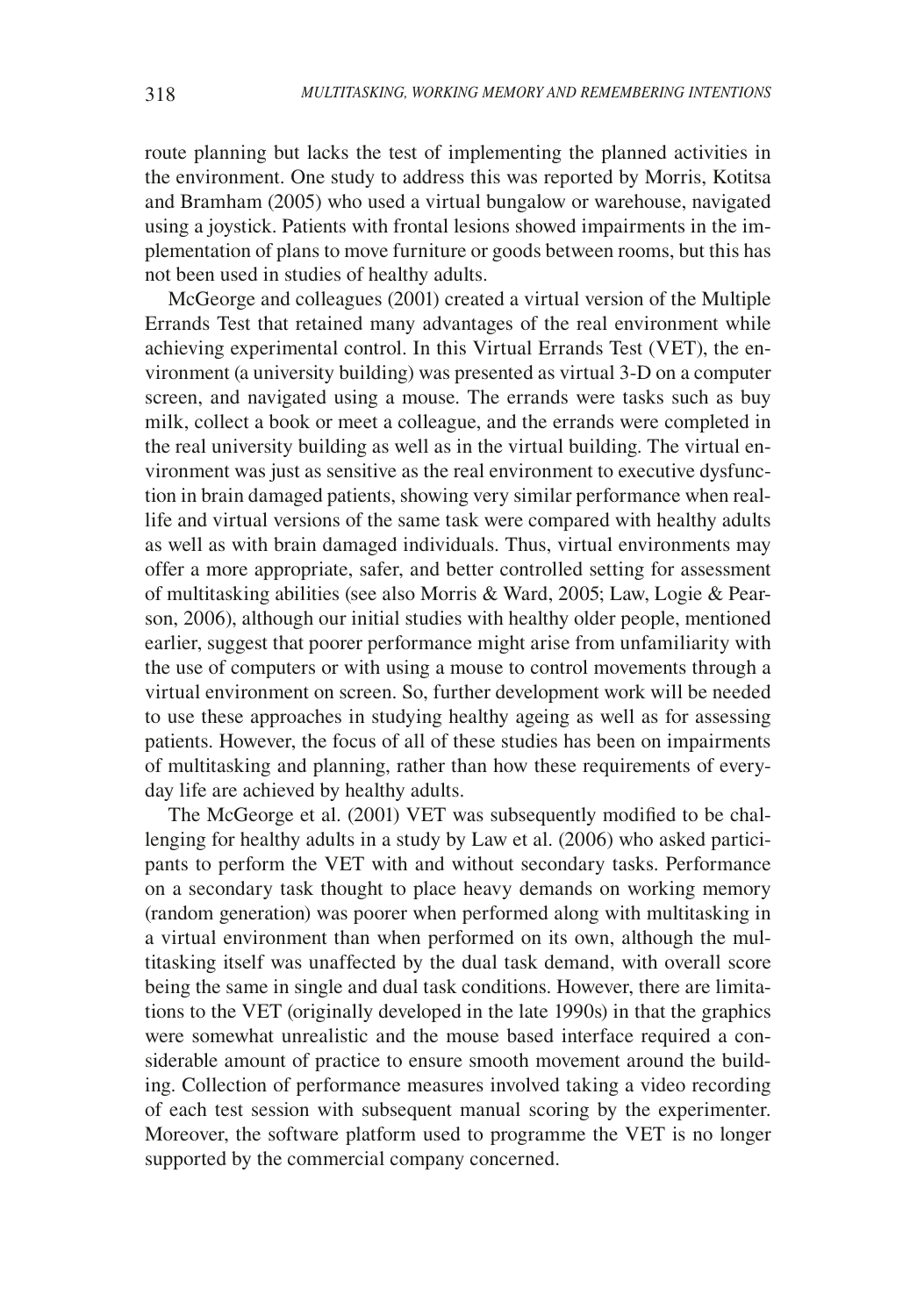More recently, we have developed a new version of the VET to study everyday multitasking in a controlled, laboratory setting, the Edinburgh Virtual Errands Test (EVET). This has used a widely available commercial games platform that permits non profit development of virtual environments, and that is well suited to creating an environment for multitasking with realistic graphics and a smooth interface as well as the capability to record participant performance automatically. The EVET comprises a virtual four storey building with five rooms and a set of stairs on each side of an open stairwell. There is an elevator and there are lockable doors on each of the stairs. A screen shot of the ground floor area is shown in Figure 4. The software records all the actions taken by each participant and when they complete each errand. It also records the position of each participant in the virtual building ten times per second, illustrated in Figure 5.



Figure 4 Screenshot of the ground floor of the EVET virtual building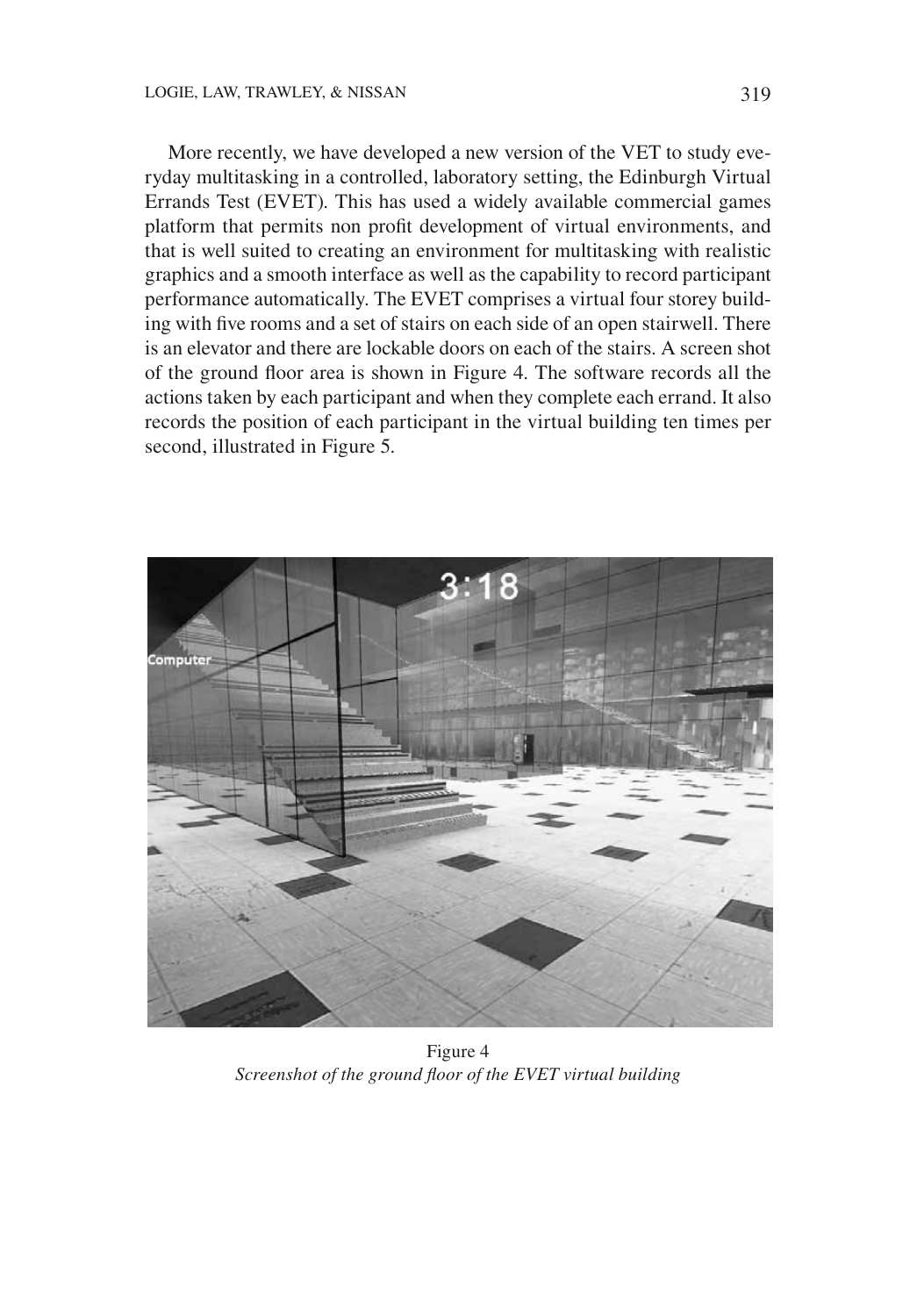

Sample recording of a participant's movements around the EVET virtual building, plotted as x,y,z co-ordinates

In a recent set of studies (Logie, Trawley and Law, 2010), we have used the EVET with a paradigm similar to the Shallice and Burgess (1991) Multiple Errands Test, but in a virtual rather than a real environment. Participants were given a list of errands to complete in the virtual building such as 'Pick up the brown package in room T4 and take it to room G6' or 'Get the door security code from room G8 and use it to unlock the door on the stairwell'. Some errands involved timed operations such as 'Turn on the cinema in room S7 at 5:30 minutes'. There were eight errands in total, some with two or more sub tasks, and the overall task was to complete all of the errands within eight minutes. The errands were given in a random order and participants had to generate as efficient a route and sequence of errands as possible. In addition, participants completed tests of verbal working memory capacity (sentence span based on Baddeley et al., 1985), of spatial working memory (Shah & Miyake, 1996), free recall of word lists to assess retrospective episodic memory (Capitani, Della Sala, Logie & Spinnler, 1992), and a new version of the Travelling Salesman Problem which requires planning of the most efficient route to visit a specified set of locations in a large array.

A total of 153 healthy young participants (18-35) completed the experiment. Multiple regression analysis showed that EVET performance was significantly and independently predicted by the Travelling Salesman task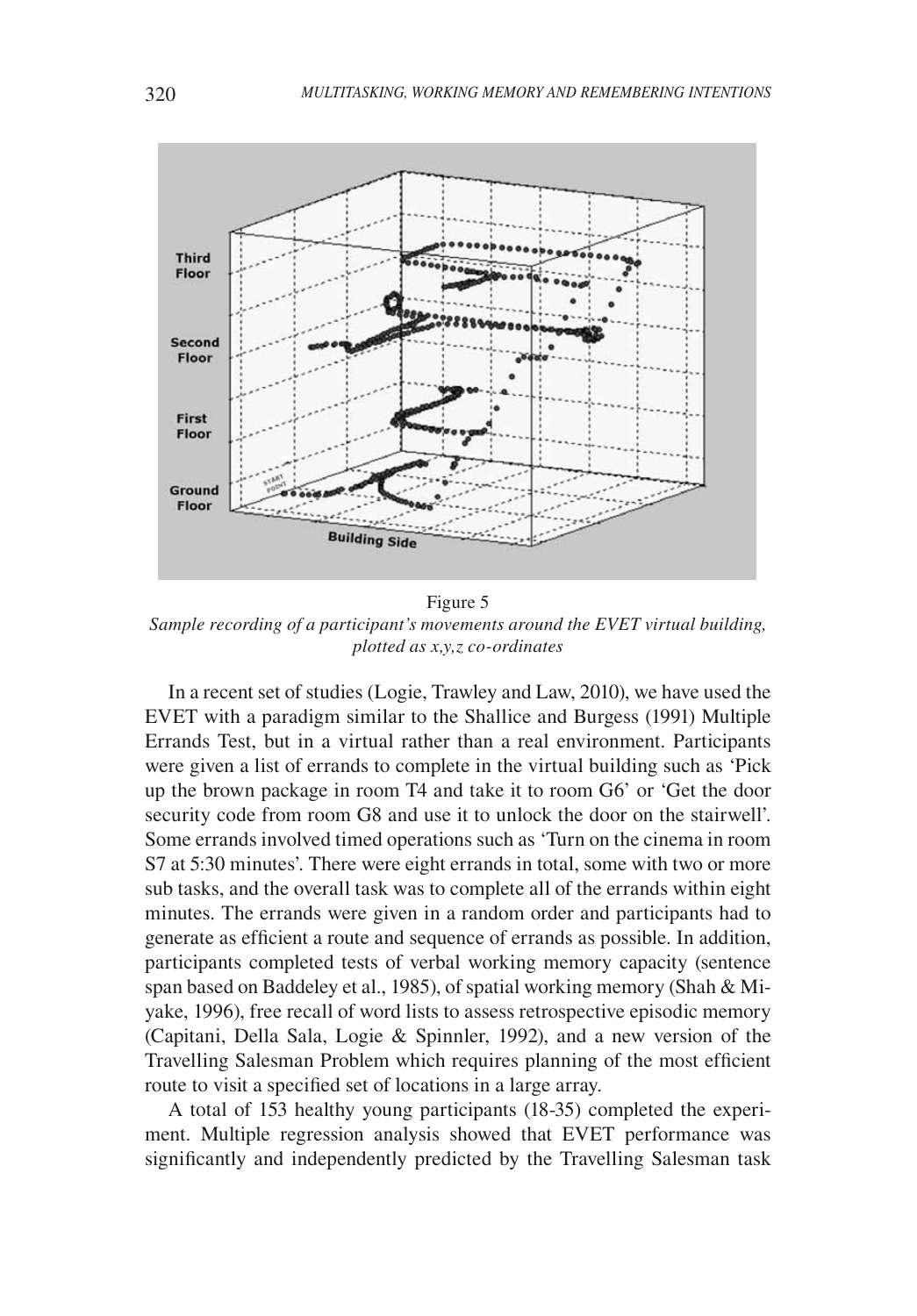$(\beta=0.291)$ , by Word List recall ( $\beta=0.229$ ), and by Spatial Working Memory  $(\beta=0.209)$ . Verbal working memory did not make a significant contribution to the variance. Follow up experiments with smaller groups of healthy participants demonstrated that a demanding verbal working memory task (random generation of months of the year) performed concurrently with EVET resulted in a significant reduction in EVET performance.

In summary, simulated everyday multitasking, as measured by this new form of paradigm, based on a virtual environment relies heavily on planning (Travelling Salesman Task), on retrospective memory and on spatial working memory. Verbal working memory is involved in task performance, but makes its contribution well within the capacity of the individuals taking part.

An exploratory factor analysis was then carried out on the whole data set that included additional measures of EVET performance as well as overall score. This identified three factors, namely Memory, Planning and Intentionality or prospective remembering. We then constructed a Structural Equation Model including these three factors as latent variables, and this showed a good fit with the data. This is illustrated in simplified form in Figure 6. The model includes the same factors as did the Burgess et al. (2000) model illustrated in Figure 2, and is consistent with that earlier model in suggesting that Memory drives both Intentionality and Planning. However, the relationship among the factors is different in that Planning also drives Intentionality and the relative weightings between the factors are rather different.



Figure 6

A simplified illustration of a structural equation model of multitasking based on 153 healthy young adults performing The Edinburgh Virtual Errands Test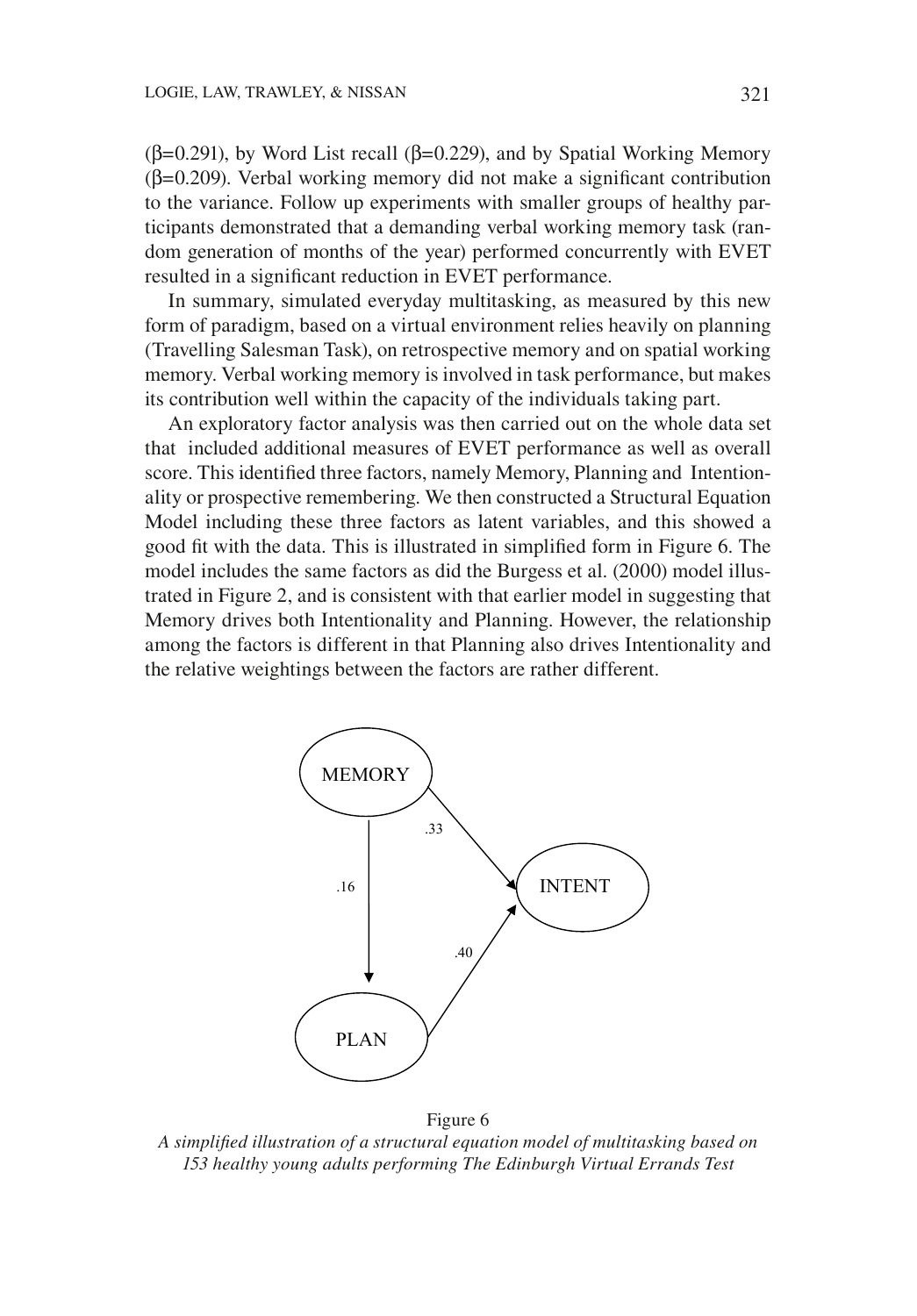This study gives us some insight into the nature of the cognitive functions that are important for simulated everyday multitasking based on those individual difference measures that were included. However, taking these results together with the experimental dual-task studies, it remains likely that additional, independent cognitive functions are important for successful performance, but the contribution from those functions is well within their capacity limits. What also seems clear is that there are differential contributions from a range of different cognitive functions, and performance is not driven by one overall factor such as general attention. This general conclusion is consistent with the substantial literature on expert multitasking which has identified multiple domain-specific cognitive functions that act in concert to achieve task performance (e.g. Wickens, 2008). It is also consistent with a view of cognition drawn from the working memory literature that points to multiple, domain-specific resources (Baddeley & Logie, 1999; Logie, 2003; Logie & van der Meulen, 2009) rather than a domain general attentional system (e.g. Cowan, 2005).

This chapter set out to explore the ubiquitous everyday requirements of multitasking; the ability to accomplish a range of tasks by swapping between them strategically or by planning the order in which they should be performed most efficiently. It is clear that much of the previous literature on the topic has tended to focus on various forms of expert multitasking in which people learn domain-specific skills for managing the performance of domain specific tasks, or response time and accuracy costs of switching between simple laboratory tasks. Studies of non-expert, everyday multitasking have tended to focus on performance impairments in individuals with focal brain damage, given that failures of multitasking are more sensitive to the effects of the damage than are many standard neuropsychological tests of executive function. Here, I have argued that we can draw on the paradigms developed to study brain damaged individuals to study everyday, non expert multitasking in healthy adults, and using virtual environments and virtual tasks to do so. Moreover, the technology required to develop this approach is readily available and inexpensive, making it widely accessible for future research. In some senses, this could be described as a 'paradigm' shift in studying healthy cognition in that the experimental setting is more complex and entails the use of multiple aspects of cognition acting together. This is in contrast to the traditional approach to experimental cognitive psychology that tends to focus rather more on the microstructure of very specific cognitive functions individually such as visual attention, auditory attention, rapid task switching, verbal short-term memory, visual short-term memory, prospective memory, episodic memory, language comprehension or production. Humans operate in the world effectively because they can bring to bear all of these aspects of cognition in a co-ordinated way to achieve everyday goals, and rarely do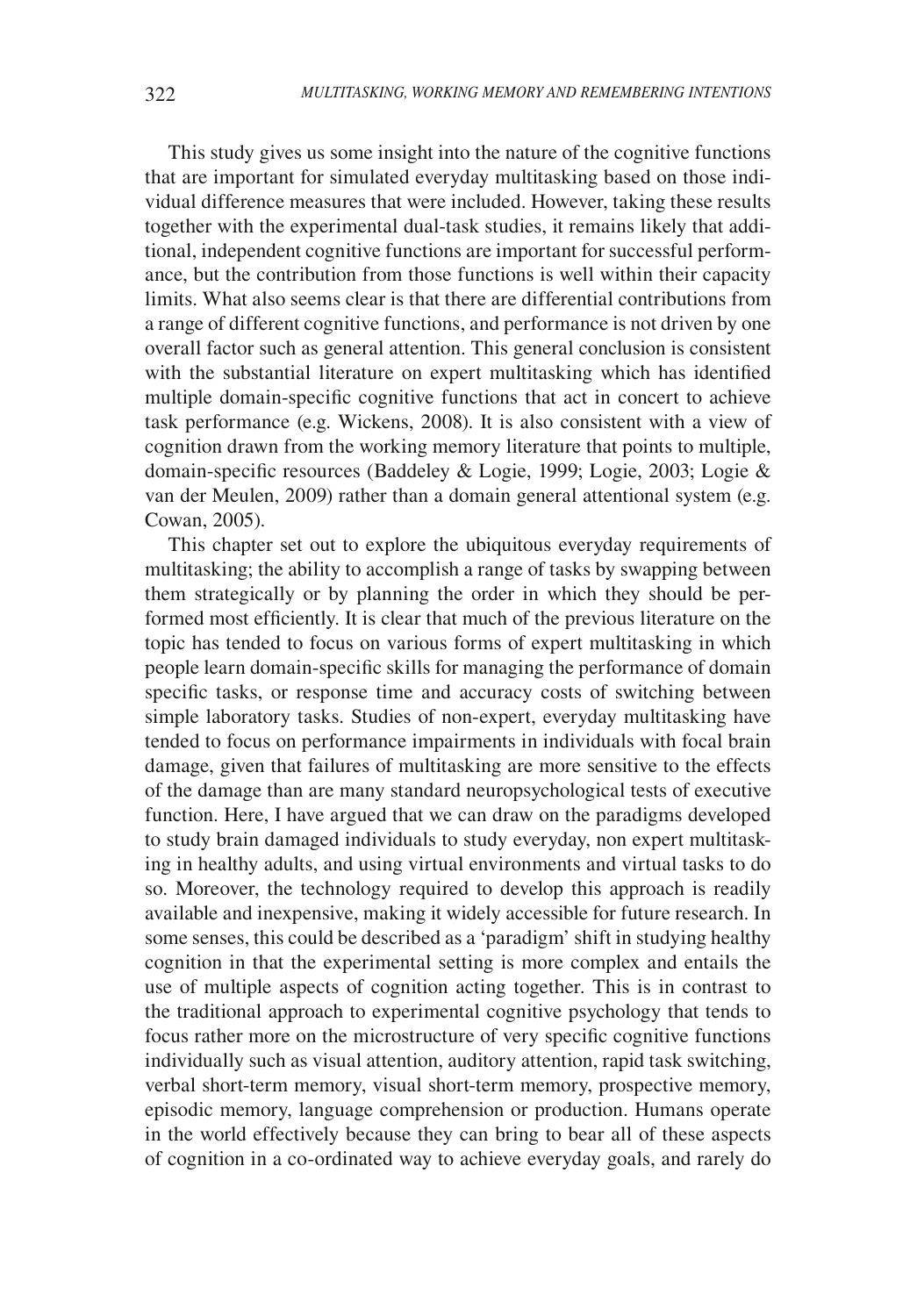we draw on a single function in isolation, even in experiments designed to explore how we do so.

#### References

- Arrington, C. M., & Logan, G. D. (2004). The cost of a voluntary task switch.  $Psv$ chological Science, 15, 610-615.
- Baddeley, A.D. (1986). Working Memory. Oxford, UK: Oxford University Press.
- Baddeley, A.D. & Logie, R.H. (1999). Working memory: The multiple component model. In A. Miyake & P. Shah (eds.) Models of Working Memory, pp28-61. New York: Cambridge University Press.
- Baddeley, A.D., Logie, R.H., Nimmo-Smith, I and Brereton, N.(1985) Components of fluent reading. Journal of Memory and Language, 24, 119-131.
- Bailey, P.E., Henry, J.D., Rendell, P.G., Phillips, L.H., & Kliegel, M. (2010). Dismantling the "age-prospective memory paradox": The classic laboratory paradigm simulated in a naturalistic setting. Quarterly Journal of Experimental Psychology.
- Burgess, P.W. (1997). Theory and methodology in executive function research. In P. Rabbitt (Ed.), Methodology of frontal and executive function (pp. 81–116). Hove, U.K.: Taylor and Francis.
- Burgess, P.W. (2000). Real-world multitasking from a cognitive neuroscience perspective. In S. Monsell & J. Driver (Eds.), Control of cognitive processes: Attention and performance XVIII (pp. 465-472). Cambridge, MA: MIT Press.
- Burgess, P.W., Alderman, N., Evans, J., Emslie, H., & Wilson, B.A. (1998). The ecological validity of tests of executive function. Journal of the International Neuropsychological Society, 4, 547-558.
- Burgess, P.W., Alderman, N., Forbes, C., Costello, A., Coates, L. M-A., Dawson, D.R. Anderson, N.D., Gilbert, S.J., Dumontheil, I., & Channon, S. (2006), The case for the development and use of «ecologically valid» measures of executive functions in experimental and clinical neuropsychology. Journal of International Neuropsychological Society 12, 194-209.
- Burgess, P.W., Simons, J.S., Coates, L.M.-A., & Channon, S. (2005). The search for specific planning processes. In R. Morris & G. Ward (Eds.), The cognitive psychology of planning (pp. 199-227). Hove, U.K.: Psychology Press.
- Burgess, P.W., Veitch, E., de Lacy Costello, A. & Shallice, T., (2000). The cognitive and neuroanatomical correlates of multitasking. Neuropsychologia, 38, 848-863.
- Capitani, E., Della Sala, S., Logie, R., & Spinnler, H. (1992). Recency, primacy and memory: Reappraising and standardising the serial position curve. Cortex, 28, 315-342.
- Chisholm, C.D., Dornfeld, A.M., Nelson, D.R., & Cordell, W.H. (2001). Work interrupted: A comparison of workplace interruptions in emergency departments and primary care offices. Annals of Emergency Medicine, 38, 146-151.

Cowan, N. (2005). Working Memory Capacity. Hove, UK: Psychology Press.

Craik, F.I., & Bialystok, E. (2006). Planning and task management in older adults: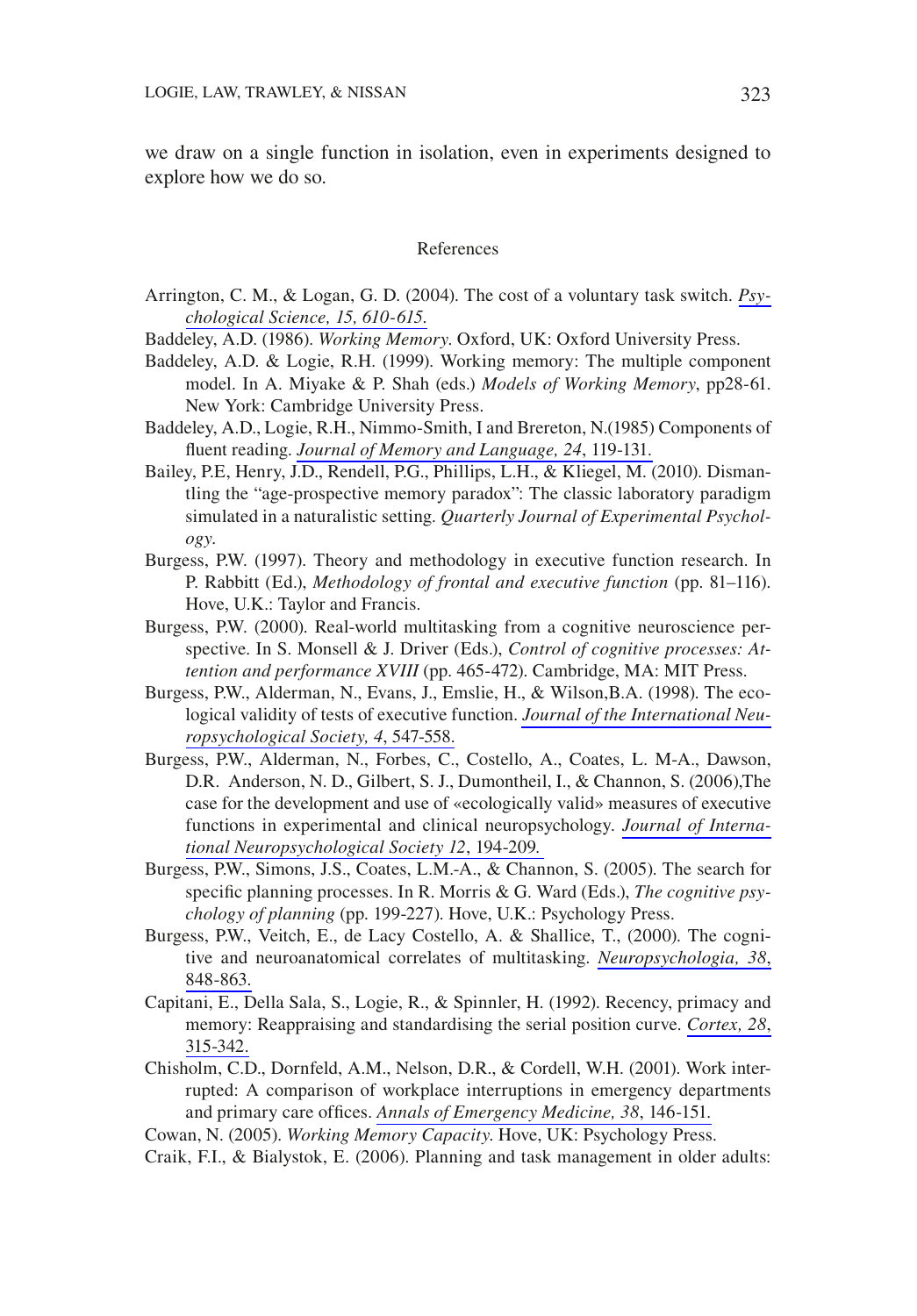cooking breakfast. Memory & Cognition, 34, 1236-1249.

- Crépeau, F., Belleville, S., & Duchesne, G. (1996). Disorganisation of Behavior in a Multiple Subgoals Scheduling Task Following Traumatic Brain Injury. Brain and Cognition, 32, 266-268.
- Elkind, J.S., Rubin, E., Rosenthal, S., Skoff, B., Prather, P. (2001). A simulated reality scenario compared with the computerized Wisconsin Card Sorting test: An analysis of preliminary results. CyberPsychology and Behaviour, 4, 489-496.
- Koch, I., Gade, M., Schuch, S. & Philipp, A.M. (2010). The role of inhibition in task switching: A review. Psychonomic Bulletin and Review, 17, 1-14.
- König, C.J., Bühner, M. & Mürling, G. (2005). Working Memory, Fluid Intelligence, and Attention Are Predictors of Multitasking Performance, but Polychronicity and Extraversion Are not. Human Performance, 18, 243-266.
- Law, A. S., Freer, Y., Hunter, J., Logie, R. H., McIntosh, N., & Quinn, J. (2005). A comparison of graphical and textual presentations of time series data to support medical decision making in the Neonatal Intensive Care Unit. Journal of Clinical Monitoring and Computing, 19, 183-194.
- Law, A., Logie, R.H., & Pearson, D.G. (2006). The impact of secondary tasks on multitasking in a virtual environment. Acta Psychologica, 122, 27-44.
- Law, A.S., Logie, R.H., Pearson, D.G., Cantagallo, A., Moretti, E., & Dimarco, F. (2004). Resistance to the impact of interruptions during multitasking by healthy adults and dysexecutive patients. Acta Psychologica, 116, 285-307.
- Levine, B., Dawson, D., Boutet, I., Schwartz, M.L., & Stuss, D.T. (2000). Assessment of strategic self regulation in traumatic brain injury: Its relationship to injury severity and psychosocial outcome. Neuropsychology, 14, 491-500.
- Levy, J., Pashler, H. (2008) Task prioritization in multitasking during driving: Opportunity to abort a concurrent task does not insulate braking responses from dual-task slowing. Applied Cognitive Psychology, 22, 507-525.
- Liefooghe, B., Demanet, J. & Vandierendonck, A. (2010). Persisting activation in voluntary task switching: It all depends on the instructions. Psychonomic Bulletin & Review, 2010, 17(3), 381-386.
- Logan, G. D. (in press). What it costs to implement a plan: Plan-level and task-level contributions to switch costs. Memory & Cognition.
- Logan, G. D. (2006). Out with the old, in with the new: More valid measures of switch cost and retrieval time in the task span procedure. *Psychonomic Bulletin* & Review, 13, 139-144.
- Logan, G. D. & Gordon, R. D. (2001). Executive control of visual attention in dualtask situations. Psychological Review, 108, 393-434.
- Logan, G. D., Schneider, D. W., & Bundesen, C. (in press). Still clever after all these years: Searching for the homunculus in explicitly-cued task switching. Journal of Experimental Psychology: Human Perception and Performance.
- Logie, R.H. (1995). Visuo-Spatial Working Memory. Hove, UK: Lawrence Erlbaum Associates.
- Logie, R.H. (2003). Spatial and Visual Working Memory: A Mental Workspace. In D. Irwin and B Ross (Eds.) Cognitive Vision: The Psychology of Learning and *Motivation* (Vol 42, pp. 37-78). Elsevier Science (USA).
- Logie, R.H., Cocchini, G., Della Sala, S., & Baddeley, A.D. (2004a). Is there a specific executive capacity for dual task co-ordination? Evidence from Alzheimer's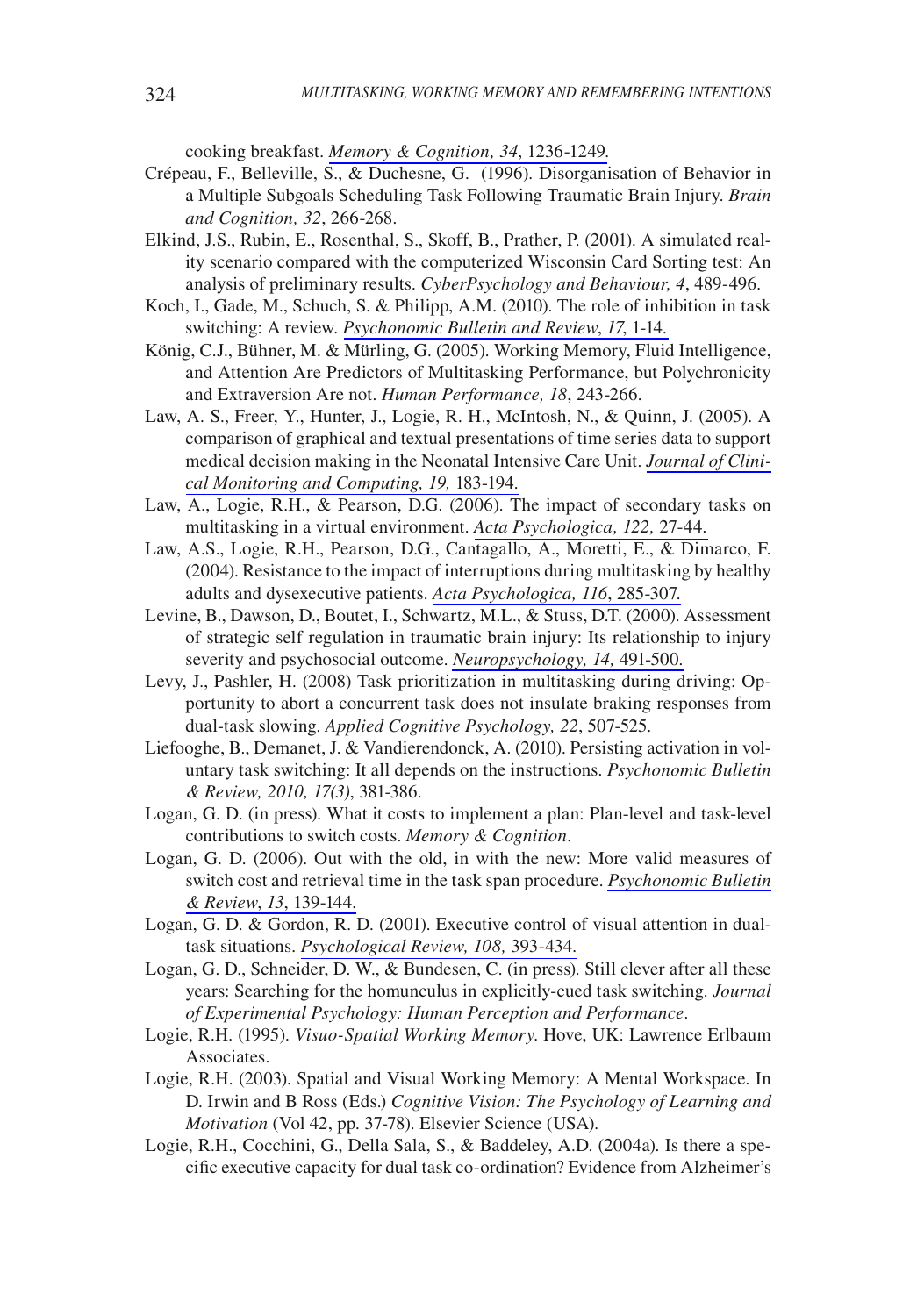Disease. Neuropsychology, 18, 504-513.

- Logie, R.H., Law, A.S., Trawley, S. & Nissan, J. (2009). Multitasking for breakfast and in the shopping mall. Presentation at the 50th meeting of the Psychonomic Society, Bostaon, MA. USA. November 2009.
- Logie, R.H. & Maylor, E.A. (2009). An internet study of prospective memory across adulthood. Psychology and Aging, 24, 767-774
- Logie, R.H., Trawley, S., & Law, A.S., (2010). Multitasking: Multiple, Domain-Specific Cognitive Functions in a Virtual Environment. Manuscript submitted for publication.
- Logie, R.H.  $\&$  van der Meulen, M. (2009). Fragmenting and integrating visuo-spatial working memory. In J.R. Brockmole (Ed.) Representing the Visual World in Memory, pp 1-32. Hove, UK: Psychology Press.
- Loukopoulos, L.D., Dismukes, K. & Barshi, I. (2009). The Multitasking Myth: Handling Complexity in Real-World Operations. Farnham, UK: Ashgate.
- Maylor, E.A. & Logie, R.H. (2010). A Large-Scale Comparison of Prospective and Retrospective Memory Development from Childhood to Middle-Age. Quarterly Journal of Experimental Psychology, 63, 442-451.
- McGeorge, P., Phillips, L.H., Crawford, J.R., Garden, S.E., Della Sala, S., & Milne, A.B. (2001). Using virtual environments in the assessment of executive dysfunction. Presence, 10, 375-383.
- Meyer, D.E., Evans, J.E., & Rubinstein, J.S. (2001). Executive Control of Cognitive Processes in Task Switching. Journal of Experimental Psychology: Human Perception and Performance, 27, 763-797.
- Miotto, E.C., & Morris, R.G. (1998). Virtual planning in patients with frontal lobe lesions. Cortex, 34, 631-657.
- Monsell, S. (2003). Task switching. Trends in Cognitive Sciences, 7, 134-140.
- Morris, R., Kotitsa, M. & Bramham, J. (2005). Planning in patients with focal brain damage: From simple to complex task performance. In R. Morris & G. Ward (Eds.), The Cognitive Psychology of Planning (pp. 153-179). Hove, U.K.: Psychology Press.
- Morris, R. & Ward, G. (Eds.), The Cognitive Psychology of Planning (pp. 199-227). Hove, U.K.: Psychology Press.
- Phillips, L.H., Gilhooly, K.J., Logie, R.H., Della Sala, S. & Wynn, V. (2003). Age, working memory, and the Tower of London task. European Journal of Cognitive Psychology, 15, 291-312.
- Ruthruff, E., Pashler, H. E. & Klaassen, A. (2001). Processing bottlenecks in dualtask performance: Structural limitation or voluntary postponement? Psychonomic Bulletin and Review, 8, 73-80.
- Seshadri, S. & Shapira, Z. (2001). Managerial Allocation of Time and Effort: The Effects of Interruptions. Management Science, 47, 647-662.
- Shah, P., Miyake, A. (1996) The Separability of Working Memory Resources for Spatial Thinking and Language Processing: An Individual Differences Approach. Journal of Experimental Psychology: General, 125, 4-27.
- Shallice, T. (1982). Specific impairments of planning. Philosophical Transactions of the Royal Society of London, 298, 199-209.
- Shallice, T., & Burgess, P. (1991). Deficits in strategy application following frontal lobe damage in man. Brain, 114, 727-741.